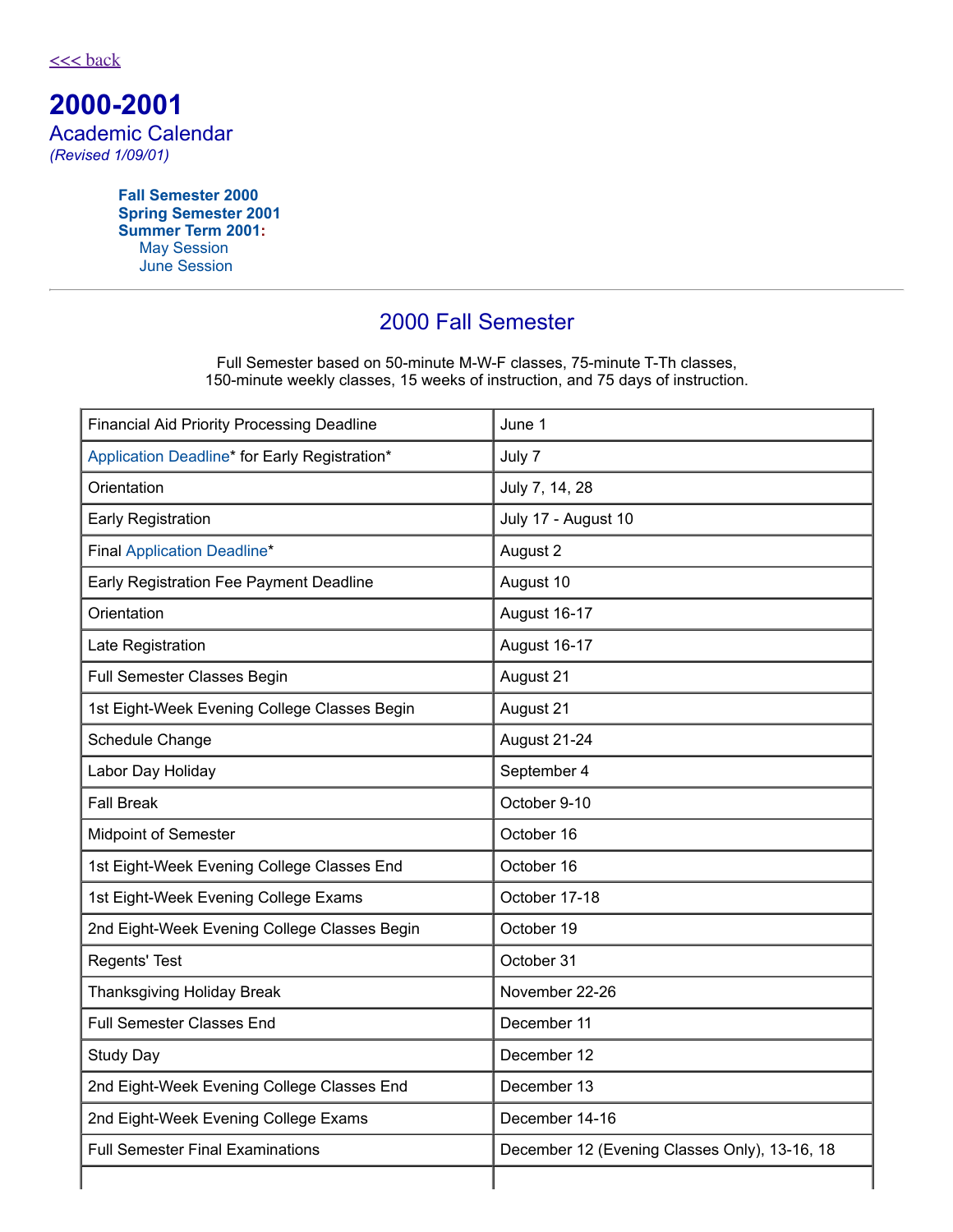| Grades Due                 | December 19 (12 Noon) |
|----------------------------|-----------------------|
| <b>Graduation Ceremony</b> | January 6             |

### return to top

## <span id="page-1-0"></span>2001 Spring Semester

Full Semester based on 50-minute M-W-F classes, 75-minute T-Th classes, 150-minute weekly classes, 15 weeks of instruction, and 75 days of instruction.

| <b>Financial Aid Priority Processing Deadline</b> | November 1                             |
|---------------------------------------------------|----------------------------------------|
| <b>Early Registration</b>                         | November 6 - December 21               |
| <b>Application Deadline*</b>                      | December 15                            |
| Early Registration Fee Payment Deadline           | January 2                              |
| Orientation                                       | January 4                              |
| Late Registration                                 | January 4-5                            |
| Full Semester Classes Begin                       | January 8                              |
| 1st Eight-Week Evening College Classes Begin      | January 8                              |
| Schedule Change                                   | January 8-11                           |
| Martin Luther King Holiday                        | January 15                             |
| 1st Eight-Week Evening College Classes End        | February 28                            |
| 1st Eight-Week Evening College Exams              | March 1, 2                             |
| <b>Midpoint of Semester</b>                       | March 1                                |
| Spring Break                                      | March 5-11                             |
| 2nd Eight-Week Evening College Classes Begin      | March 13                               |
| Assessment Day                                    | March 20                               |
| Regents' Test                                     | March 20                               |
| <b>Full Semester Classes End</b>                  | May 1                                  |
| <b>Study Day</b>                                  | May 2                                  |
| 2nd Eight-Week Evening College Classes End        | May 3                                  |
| 2nd Eight-Week Evening College Exams              | May 4 & 7                              |
| <b>Full Semester Final Examinations</b>           | May 2 (Evening Classes Only), 3-5, 7-8 |
| <b>Grades Due</b>                                 | May 9 (12 Noon)                        |
| <b>Graduation Ceremony</b>                        | May 11                                 |

return to top

# <span id="page-1-1"></span>2001 Summer Term

## <span id="page-1-2"></span>May Session

Based on 14 days of 160-minute classes.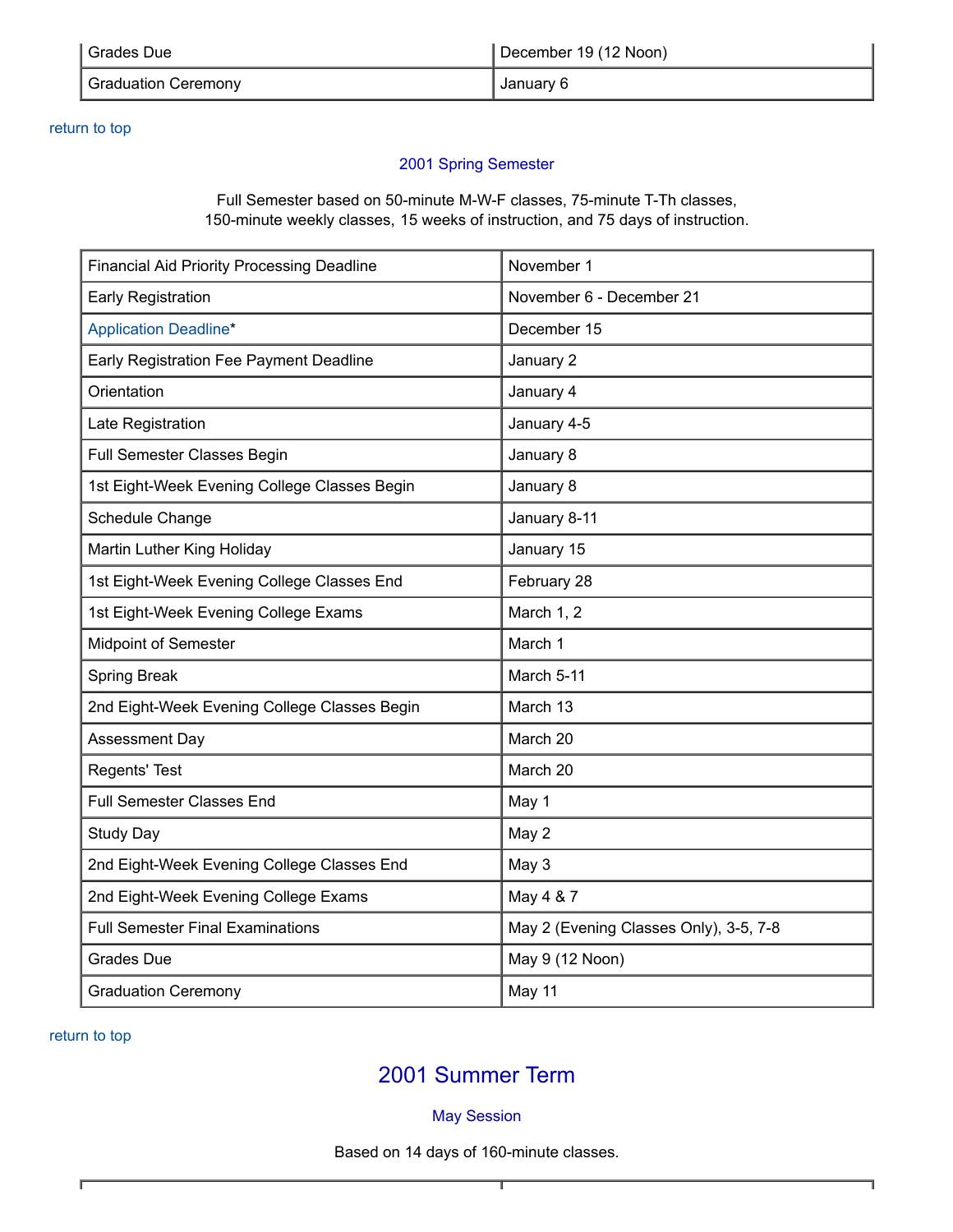| <b>Financial Aid Priority Processing Deadline</b>                      | April 2          |
|------------------------------------------------------------------------|------------------|
| Early Registration                                                     | April 9 - May 10 |
| Early Registration Fee Payment Deadline** (May &<br>May/June Sessions) | <b>May 10</b>    |
| <b>Classes Begin</b>                                                   | May 14           |
| Schedule Change                                                        | May 14           |
| <b>Midpoint of Session</b>                                             | May 23           |
| Holiday                                                                | <b>May 28</b>    |
| <b>Classes End</b>                                                     | June 1           |
| <b>Final Examinations</b>                                              | June 4           |
| <b>Grades Due</b>                                                      | June 8 (12 Noon) |

#### return to top

## <span id="page-2-2"></span><span id="page-2-0"></span>June Session

Based on 27 days of 85-minute M-T-W-Th classes, 13 days of 175-minute M-W, T-Th classes, and 7 weeks of instruction.

| <b>Financial Aid Priority Processing Deadline</b>        | April 2                                      |
|----------------------------------------------------------|----------------------------------------------|
| Early Registration                                       | April 9 - May 10                             |
| <b>Final Application Deadline*</b>                       | May 23                                       |
| Early Registration Fee Payment Deadline** (June Session) | June 4                                       |
| Orientation                                              | June 6                                       |
| Late Registration                                        | June 7                                       |
| <b>Classes Begin</b>                                     | June 11                                      |
| Schedule Change                                          | June 11-12                                   |
| Midpoint of Session                                      | July 3                                       |
| Holiday                                                  | July 4                                       |
| Regents' Test Administration                             | July 3                                       |
| <b>Classes End</b>                                       | July 26                                      |
| <b>Final Examinations</b>                                | July 26 (Evening Classes Only), 27-28, 30-31 |
| <b>Grades Due</b>                                        | August 1 (12 Noon)                           |
| <b>Graduation Ceremony</b>                               | August 3                                     |

### return to top

<span id="page-2-1"></span>**\***The application deadline is the date by which the application for admission and all required credentials must be received in the Office of [Admissions.](http://admissions.columbusstate.edu/)

**\*\***Students who register for both May and June Session courses must pay by the May Session [deadline](#page-2-2).